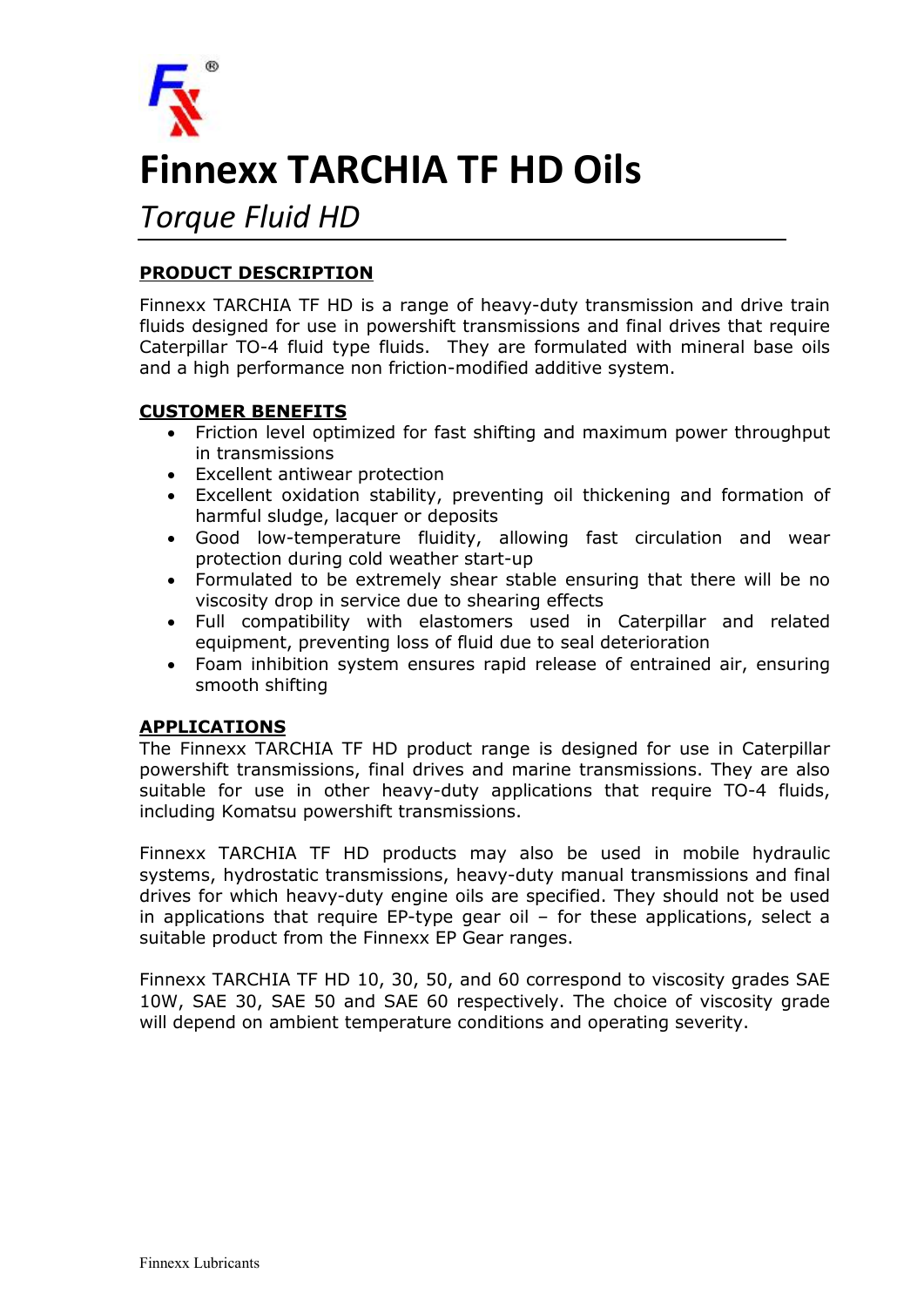Viscosity grade recommendations are shown below:

| <b>SAE grade</b>                   |       | 10             |                | 30    |          | 50    |
|------------------------------------|-------|----------------|----------------|-------|----------|-------|
| Outside temperature range, °C      | Min   | Max            | Min            | Max   | Min      | Max   |
| Hydraulic systems                  | $-20$ | $+40$          | $-10$          | $+50$ |          |       |
| Hydrostatic transmissions          | $-20$ | $+40$          |                |       |          |       |
| Powershift transmissions           | $-20$ | $+10$          | $\overline{0}$ | $+35$ | $+10$    | $+50$ |
| Final drive/Differential/Gearboxes | $-30$ | $\overline{0}$ | $-20$          | $+25$ | -0       | $+50$ |
| (except for off-highway trucks)    |       |                |                |       |          |       |
| Final drive (off-highway trucks)   | $-30$ | $-10$          | $-20$          | $+15$ | $\Omega$ | $+50$ |

Finnexx Tarchia TF HD 60 is designed principally for final drives, and will not normally be used in the other applications mentioned above. (Note: Caterpillar's primary recommendation for final drives and axles in off-road service is now their newer lubricant performance specification FD-1, although TO-4 type lubricants are still acceptable, although with a shorter drain interval).

Although they are not intended for use in engines, Finnexx Torque HD products have API CF-2 capability, offering protection against accidental misuse in diesel engines provided that drain intervals are shortened.

Due to the fact that Finnexx Tarchia TF HD grades are not friction modified, they are not recommended for use in systems with wet brakes - for these applications, use Finnexx Tarchia TF HD Premium.

|                     | Tarchia TF HD Product grade                   | <b>HD 10</b>                               | <b>HD 30</b>                               | <b>HD 50</b>                               | <b>HD 60</b>                 |
|---------------------|-----------------------------------------------|--------------------------------------------|--------------------------------------------|--------------------------------------------|------------------------------|
| SAE viscosity grade |                                               | 10 <sub>W</sub>                            | 30                                         | 50                                         | 60                           |
| Allison             | $C-4$                                         | Meets<br>requirements                      | <b>Meets</b><br>requirements               |                                            |                              |
| Caterpillar TO-4    |                                               | Meets<br>requirements<br>$\lceil 1 \rceil$ | Meets<br>requirements<br>$\lceil 1 \rceil$ | <b>Meets</b><br>requirements<br>[1]        | Meets<br>requirements<br>[1] |
| Eaton               | Fuller/Road ranger<br>manual<br>transmissions |                                            | Suitable for<br>application <sup>[2]</sup> | Suitable for<br>application <sup>[2]</sup> |                              |
| Meritor<br>Rockwell | Transmissions                                 |                                            |                                            | Suitable for<br>application                |                              |
| Volvo               | 97305-90                                      |                                            |                                            | Meets<br>requirements                      |                              |

#### PERFORMANCE

 $[1]$  Caterpillar does not operate a formal approval system - each supplier is responsible for the performance of their own product.

<sup>[2]</sup> Where the torque capacity does not exceed 2500 Nm.